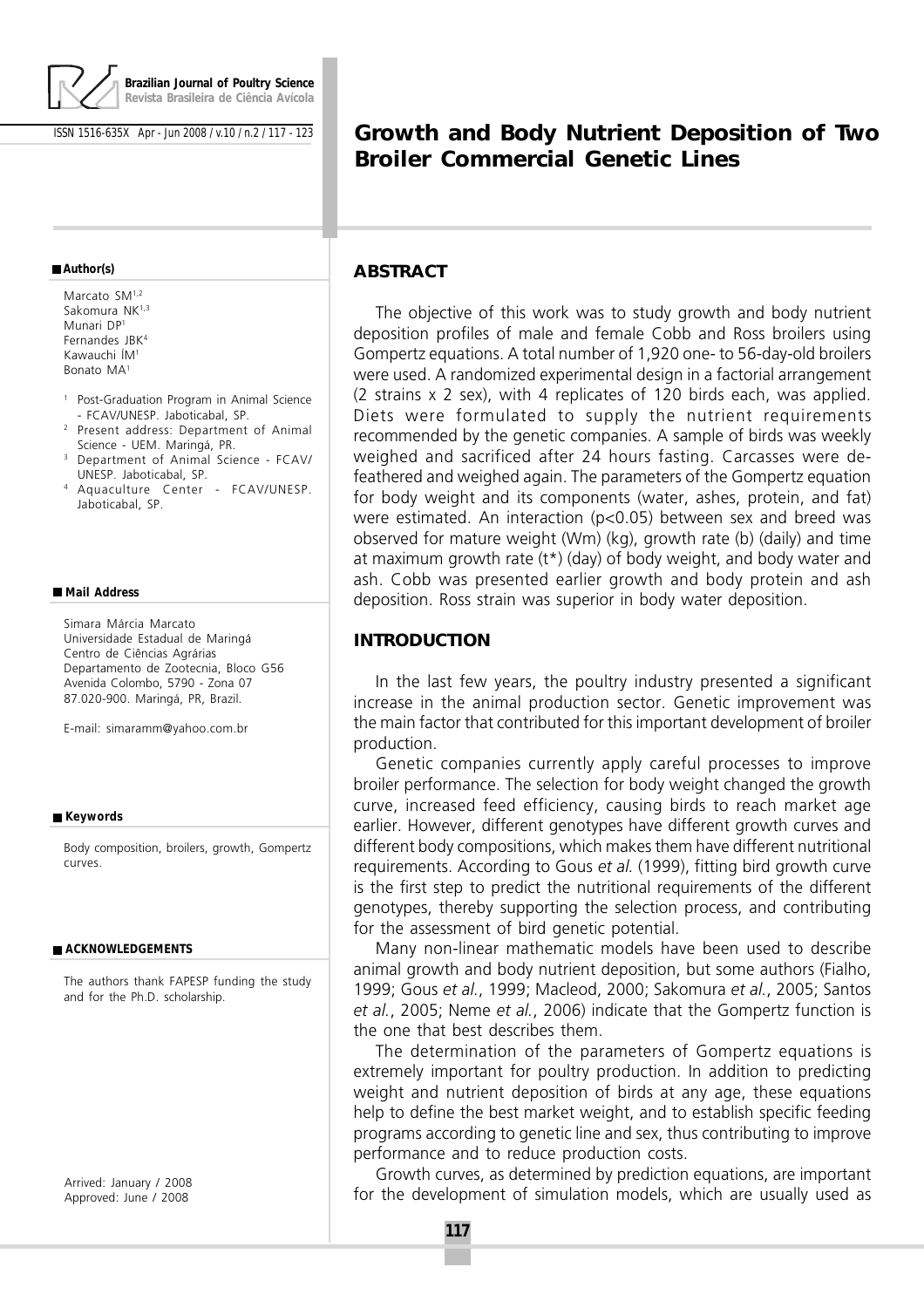

Growth and Body Nutrient Deposition of Two Broiler Commercial Genetic Lines

software in poultry companies. Some of these software applications are available in the market for broilers, such as IGM®, Fortell Model™, Omnipro II® and Chickopt™ (Rostagno et al., 2006).

When determining which parameters need to be included, some considerations must be made. For instance, as feather growth prediction is extremely complex due to difficult estimation of feather loss and skin sloughing, Emmans (1995) proposes that body weight is expressed as de-feathered body, and to establish its relation with the other body components.

Gous et al. (1999) described carcass, breast and feather development, as well as protein, fat, water, and ash carcass content during a period of 1 to 16 weeks of age of birds from two different lines using the Gompertz curve. According to the live weight results, mature males were heavier (Wm) and lower maximum growth rates (b) as compared to females. As to chemical composition of de-feathered birds, males presented higher Wm parameters for protein and water as compared to females, revealing that males took longer to reach maximum protein and water deposition rates. Nevertheless, the opposite was found for fat deposition: females took longer than males to reach maximum body fat deposition rates.

Similar results were found by Sakomura et al. (2005), who evaluated growth potential of male and female Ross broilers in terms of body weight and chemical composition. The authors observed that males presented higher growth potential, and consequently higher nutrient deposition capacity as compared to females, except for fat deposition.

The present study aimed at estimating body weight, de-feathered carcass weight, and body nutrient deposition growth parameters of two commercial broiler breeds.

## **MATERIAL AND METHODS**

The experiment was carried out in the experimental poultry house of the Poultry Sector of the Department of Animal Science of the School of Agrarian and Veterinary Science of UNESP, Jaboticabal, SP, Brazil. A total number of 1,920 male and female Ross 308 and Cobb 500 one-day-old chicks was used. Birds were housed in pens with a capacity of 10 birds/m<sup>2</sup>, equipped with tube feeders and bell drinkers. Total experimental period was 56 days.

Chicks were individually weighed, and were designated to the treatments in groups of similar average weight. A completely randomized experimental design in a 2 x 2 (2 breeds x 2 sexes) arrangement, with 4 replicates of 120 birds each (16 experimental units), was applied.

During the experimental period, birds were vaccinated for IBD at 7, 21 and 35 days of age, and for Infectious Bronchitis and Newcastle Disease at 14 days of age.

Water and feed were offered ad libitum. Feeds were based on corn and soybean meal, and formulated to supply the birds' nutritional requirements according to the recommendations of the genetic companies for each rearing phase. Feeds contained 3010 kcal ME/kg and 22% de CP (1-7 days); 3150 kcal ME/kg and 21,50% CP (8-28 days); 3200 kcal ME/kg and 20% CP (29-49 days) and 3245 kcal ME/kg and 18% CP (50-56 days).

All birds were weekly weighed to calculate average body weight, based on which birds representing experimental unit (EU) average weight were selected. In the first week, 10 birds per EU (total  $= 160$  birds) were selected and sacrificed. In weeks 2 and 3, 5 birds per EU (total = 80 birds), and 4 birds per EU (total =  $64$ birds) were selected and sacrificed. Before sacrifice, birds were submitted to 24-h fasting to allow complete emptying of the gastrointestinal tract. Birds had access to water during fasting. After fasting, birds were individually weighed to obtain fasted weight, and sacrificed by  $CO<sub>2</sub>$  asphyxia in compliance with international ethics criteria.

De-feathered carcasses (whole bird with no feathers) were individually weighed, placed in duly identified plastic bags, and frozen for later processing and sample collection. Carcasses were cut with a saw and ground in an industrial meat grinder in order to produce homogenous samples. Out of the total sample, a 60 to 80g subsample was taken, placed in a disposable plastic Petri dish, and freeze-dried at -50°C in a Thermo VLP200 apparatus to obtained pre-dried matter. Samples were then ground in a IKA microgrinder, and submitted to the laboratory for nitrogen, ether extract, dry matter, and ashes determination. The applied methodologies are described in Silva & Queiroz (2002).

Growth curve parameters for fasted body weight, de-feathered bird weight, and body nutrient deposition, obtained weekly, were estimated using the following Gompertz equation (1825):  $W_t = W_m$ . exp. (- exp. (- b .( t - t\* ))), where:  $W_t$  = weight (g) of the bird at time t, expressed as a function of W<sub>m</sub>; W<sub>m</sub> = mature weight (g); b = growth rate (daily);  $\bar{t}$ \* = time (days) when growth rate is maximal. Based on the estimated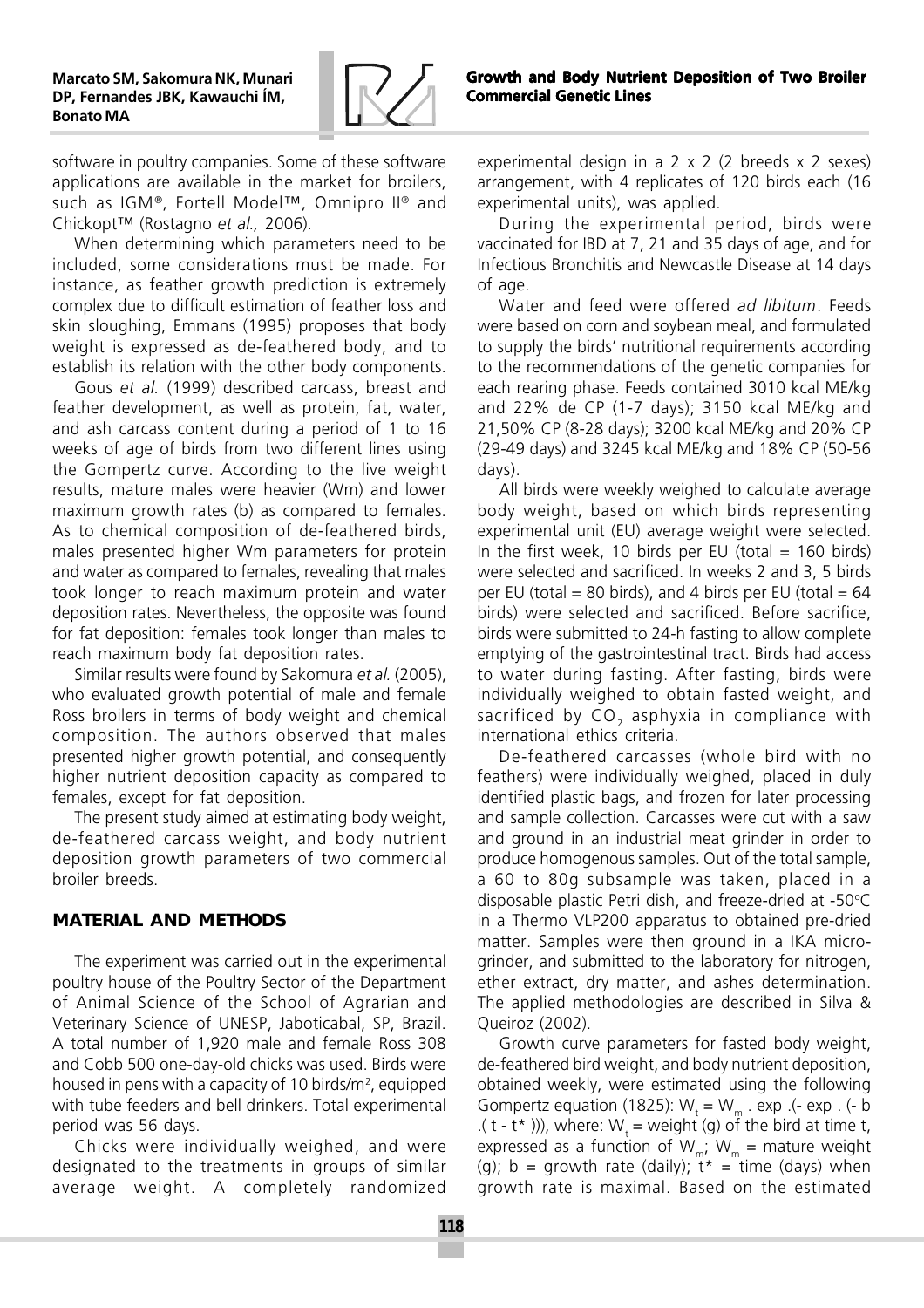

equations, growth rates (g/day) were calculated as a function of time (t), using the Gompertz equations derivate.

In addition to growth parameters, the logarithm allometric relations were calculated. The dependent variable is the body component quantity (protein, fat, water, ashes, and energy), and the independent variable is body protein weight. The following equation was applied:  $\text{Log}_{10}$  (component weight) = a + b  $\text{Log}_{10}$ (CP), where component weight is the total body quantity, and CP is body protein weight. The parameters were analyzed using the option Separate lines, estimate differences from level of the procedure Simple Linear Regression with Groups of the software GenStat, 10<sup>th</sup> Edition (2007),

The parameters indicated in the Gompertz equation were submitted to analysis of variance using the procedure ANOVA of SAS (2001). Means were compared by the F test (5%). The regression equations and the Gompertz functions used to describe growth were separately fit to each sex and breed data using SAS (2001).

### **RESULTS AND DISCUSSION**

Interactions between breed and sex were significant (p<0,05) for all parameters of the Gompertz equation for fasted live weight, de-feathered carcass weight, and water and ashes deposition. The details of the breed vs. sex interaction are shown in Table 1. Cobb females and Ross males were different from Ross females and Cobb males for fasted live weight and de-feathered carcass weight.

Cobb males were different (p<0,05) from Ross males and Cobb females for all Gompertz equation

parameters in terms of carcass water content. However, as for ashes, Ross males were different than Cobb males and Ross females for Wm, b and t\*.

Mature weight (Wm), according to Duarte (1975), represents genetic growth potential and the effect of genes that determines growth, making this asymptotic measure a parameter resulting from previous growth stages. Ross females and Cobb males presented higher Wm values, but had lower and similar maturity rate (b) values, respectively, for fasted live weight and defeathered carcass weight, which is possible due to the selection for maximum growth rate. This means that growth rates are different between breeds and sexes, reflecting the differences in nutritional requirements and rearing management of the studied birds.

According to Silva (1998), for the same mature weight, low maturity rate (b) values indicates that the birds reaches maturity later. In the present experiment, Cobb males presented the lowest b values for water deposition, and Ross males, for ashes deposition, and both reached maximum growth age (t\*) later.

rowth rate increases with bird age up to a limit, when rate is maximum, and then gradually decreases. This is called the inflection point, where the concave curve becomes convex, and corresponds of age at maximum growth (t\*) (Kessler, 2000). According to Duarte (1975), the inflection point of the Gompertz model is fixed, corresponding to 37% of the Wm value. The same occurred in the present study: the inflection point varied between 36 and 37,7% of the Wm value for fasted live weight and de-feathered carcass weight.

As shown in Figure 1 and Table 2, growth rates for fasted live weight and de-feathered carcass weight were different between breeds. Cobb birds presented higher growth rates up to 35 days, and thereafter,

|                                    | in male and females Coob and Ross broilers. |                |                          |                |                 |                |  |  |  |  |
|------------------------------------|---------------------------------------------|----------------|--------------------------|----------------|-----------------|----------------|--|--|--|--|
| <b>Breeds</b>                      | <b>Males</b>                                | <b>Females</b> | <b>Males</b>             | <b>Females</b> | <b>Males</b>    | <b>Females</b> |  |  |  |  |
|                                    | $Wm^1(q)$                                   |                | $b2$ (daily)             |                | $t^{*3}$ (days) |                |  |  |  |  |
|                                    |                                             |                | <b>Fated live weight</b> |                |                 |                |  |  |  |  |
| Ross                               | 6627.84 A                                   | 4657.74 B      | 0.042 B                  | 0.0468 Ab      | 39.19 A         | 34,41 Ba       |  |  |  |  |
| Cobb                               | 6812.30 A                                   | 4282.88 B      | 0.0416 B                 | $0.051$ Aa     | 39,41 A         | 32,07 Bb       |  |  |  |  |
| <b>DE-Feathered carcass weight</b> |                                             |                |                          |                |                 |                |  |  |  |  |
| <b>Ross</b>                        | 6351,55 A                                   | 4319.04 B      | 0,042 B                  | 0,042 B        | 39,24 A         | 33,95 B        |  |  |  |  |
| Cobb                               | 6715.50 A                                   | 3999.10 B      | 0.041 B                  | 0.041 B        | 40.34 A         | 31,80 B        |  |  |  |  |
| Water                              |                                             |                |                          |                |                 |                |  |  |  |  |
| Ross                               | 3215.70 Ab                                  | 2269.96 B      | $0.052$ Ba               | 0.057A         | 32.73 Ab        | 28.96 B        |  |  |  |  |
| Cobb                               | 4027,97 Aa                                  | 2342.57 B      | $0.045$ Bb               | 0.054A         | 37.28 Aa        | 29,21 B        |  |  |  |  |
| Ashes                              |                                             |                |                          |                |                 |                |  |  |  |  |
| <b>Ross</b>                        | 360,34 Aa                                   | 115.06 B       | $0.038$ Bb               | $0.061$ Ab     | 52,63 Aa        | 29.15 B        |  |  |  |  |
| Cobb                               | 173.83 Ab                                   | 87.35 B        | $0.051$ Ba               | $0.082$ Aa     | 34,12 Ab        | 23.85 B        |  |  |  |  |

Table 1- Gompertz equation parameter estimates for fasted live weight, de-feathered carcass weight<sup>\*</sup>, and water and ashes deposition

1- Wm (kg) = mature weight. 2- b (daily) = growth rate. 3- t\* (day) = time when growth is maximal\* Weight of the de-feathered carcass of bird fasted for 24 h..<sup>ab</sup> Means in the same column followed by different small letters are different (p<0,05) by the F test.AB - Means in the same row followed by different capital letters are different (p<0,05) by the F test.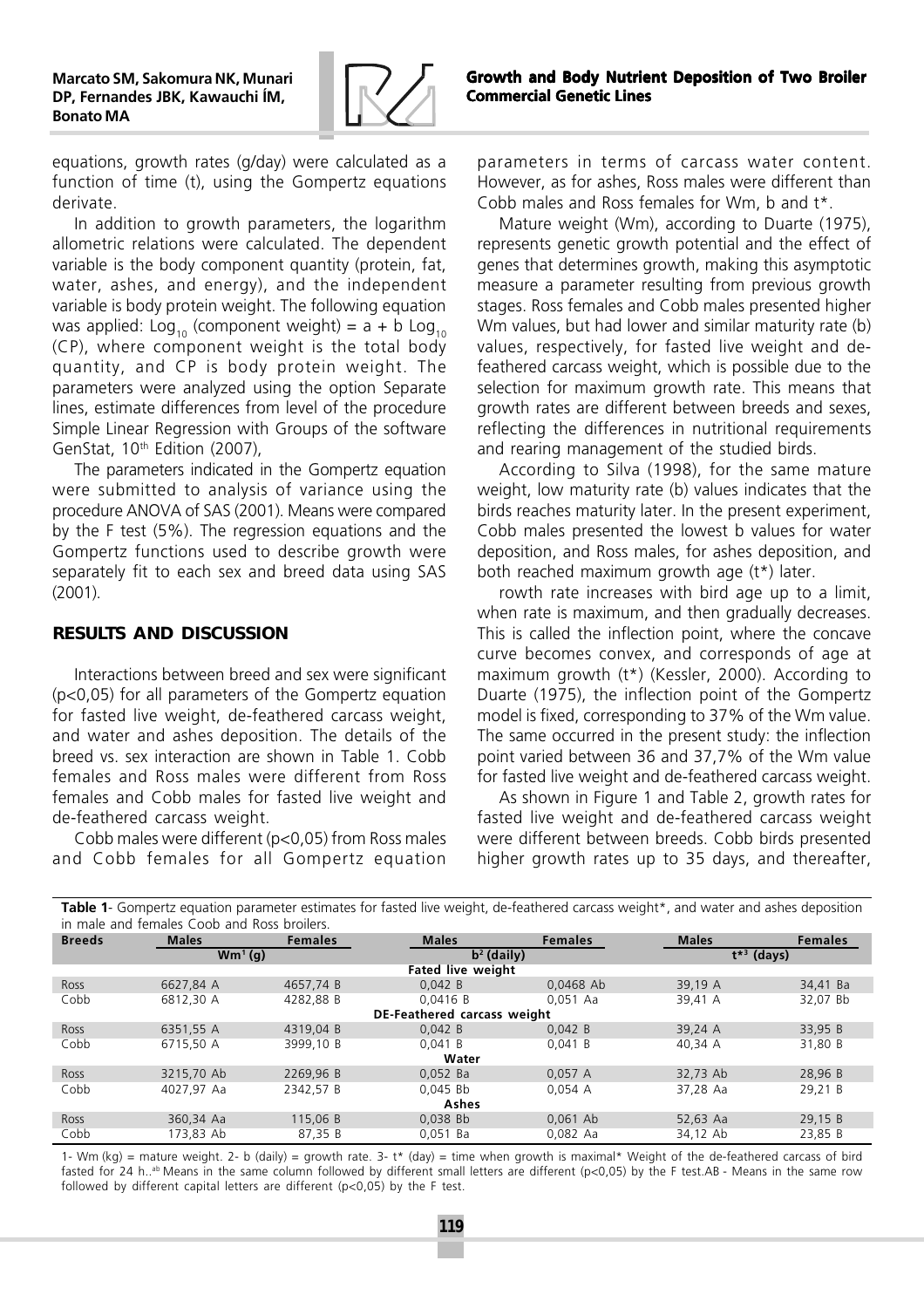



Figure 1 - Growth rates of fasted live weight (a), de-feathered carcass weight (b), and protein (c) and fat (d) deposition in male and females Cobb and Ross broilers.

Table 2 - Growth rates of fasted live weight, de-feathered carcass weight\*, and protein, fat, water, and ashes deposition in male and females Cobb and Ross broilers.

| Age             | Live weight  |                |              | De-feathered   |              | Deposition (g/d) |              |                |              |                |              |                |
|-----------------|--------------|----------------|--------------|----------------|--------------|------------------|--------------|----------------|--------------|----------------|--------------|----------------|
| (days)<br>(g/d) |              | weight (g/d)   |              | Protein        |              |                  | Fat          |                | Water        |                | Ashes        |                |
|                 | <b>Males</b> | <b>Females</b> | <b>Males</b> | <b>Females</b> | <b>Males</b> | <b>Females</b>   | <b>Males</b> | <b>Females</b> | <b>Males</b> | <b>Females</b> | <b>Males</b> | <b>Females</b> |
|                 |              |                |              |                |              | <b>ROSS</b>      |              |                |              |                |              |                |
| $\overline{1}$  | 11,60        | 10,73          | 8,76         | 7,96           | 1,88         | 1,26             | 0,55         | 0,54           | 4,99         | 4,81           | 0,08         | 0,15           |
|                 | 24,90        | 23,73          | 21,04        | 19,93          | 3,88         | 3,09             | 1,50         | 1,52           | 14,40        | 13,91          | 0,28         | 0,57           |
| 14              | 47,00        | 44,12          | 42,63        | 39,99          | 7,18         | 6,28             | 3,50         | 3,58           | 31,48        | 29,09          | 0,79         | 1,42           |
| 21              | 71,69        | 64,14          | 66,81        | 59,86          | 10,91        | 9,77             | 6,25         | 6,36           | 48,67        | 41,98          | 1,65         | 2,23           |
| 28              | 92,91        | 77,82          | 86,50        | 72,64          | 14,25        | 12,49            | 9,12         | 9,12           | 59,10        | 47,19          | 2,73         | 2,58           |
| 35              | 106,33       | 82,66          | 97,16        | 75,85          | 16,54        | 13,80            | 11,39        | 11,15          | 60,64        | 44,86          | 3,78         | 2,44           |
| 42              | 110,64       | 79,64          | 98,19        | 71,14          | 17,52        | 13,71            | 12,65        | 12,08          | 55,34        | 38,08          | 4,57         | 2,03           |
| 49              | 107,04       | 71,41          | 91,73        | 61,78          | 17,30        | 12,58            | 12,84        | 11,95          | 46,53        | 29,96          | 4,96         | 1,55           |
| 56              | 97,97        | 60,75          | 80,83        | 50,78          | 16,17        | 10,89            | 12,16        | 11,05          | 36,96        | 22,40          | 4,97         | 1,12           |
|                 |              |                |              |                |              | <b>COBB</b>      |              |                |              |                |              |                |
| $\mathbf{1}$    | 10,33        | 10,22          | 9,39         | 7,99           | 1,06         | 0,92             | 0,37         | 0,48           | 5,70         | 5,91           | 0,21         | 0,07           |
| 7               | 23,96        | 24,53          | 21,67        | 20,91          | 3,15         | 3,07             | 1,21         | 1,47           | 14,43        | 15,21          | 0,64         | 0,54           |
| 14              | 47,67        | 47,20          | 42,89        | 42,39          | 7,37         | 7,23             | 3,23         | 3,64           | 29,99        | 29,61          | 1,51         | 1,71           |
| 21              | 74,52        | 68,22          | 66,74        | 62,43          | 12,34        | 11,35            | 6,30         | 6,60           | 47,04        | 41,50          | 2,46         | 2,55           |
| 28              | 97,16        | 80,42          | 86,67        | 73,54          | 16,27        | 13,55            | 9,65         | 9,50           | 60,08        | 46,43          | 3,11         | 2,50           |
| 35              | 110,54       | 82,00          | 98,25        | 74,09          | 18,07        | 13,44            | 12,37        | 11,51          | 66,03        | 44,53          | 3,28         | 1,92           |
| 42              | 113,49       | 75,41          | 100,57       | 66,91          | 17,74        | 11,77            | 13,85        | 12,28          | 65,01        | 38,41          | 3,05         | 1,29           |
| 49              | 107,86       | 64,42          | 95,34        | 55,97          | 15,94        | 9,47             | 14,03        | 11,93          | 59,08        | 30,82          | 2,61         | 0,80           |
| 56              | 96,74        | 52,22          | 85,31        | 44,37          | 13,44        | 7,20             | 13,18        | 10,80          | 50,63        | 23,53          | 2,10         | 0,48           |

1- M= males , F= females. The highest growth rates are shown in bold letters.

lower rated as compared to Ross birds. These results indicate Cobb broilers should be slaughtered between 35 and 42 days of age, but Ross broilers, at an older age.

Table 3 shows that there was no interaction between breed ad sex (p>0,05), for Gompertz equation

parameter estimated values for protein and fat deposition. Cobb broilers presented earlier protein deposition as compared to Ross broilers, as the former presented higher (p<0,05) b value, and consequently, lower ( $p$ <0,05)  $t^*$  value. These results show that these two breeds present different protein deposition rates,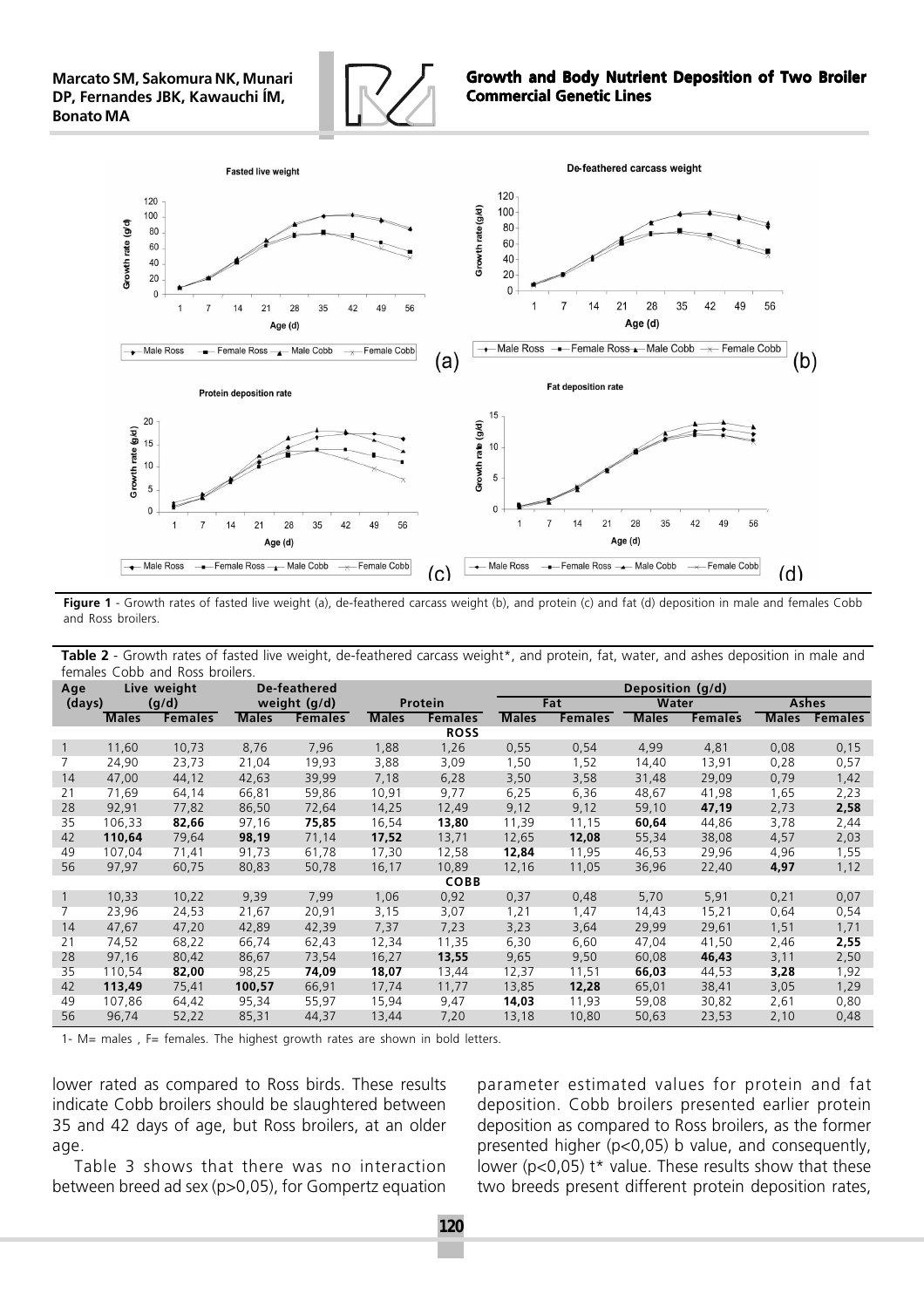

which is consistent with Kesller (2000), who reported the protein, i.e., lean tissue, deposition is highly controlled by genetics.

In terms of fat deposition, there was no difference  $(P>0,05)$  between breeds for Wm and  $t<sup>*</sup>$ , but maturity rate (b) was different (p<0,05). The opposite happened for sex: there was no difference (p>0,05) b, but all other parameters were different (p<0,05) between sexes. Despite no significant differences between breeds were detected for fat deposition, Ross birds reached maximum growth 4 days later as compared to Cobb birds, which can be explained by the fact that Cobb presented higher fat deposition rate at maturity as compared to Ross. According to Michelan Filho (1986), bird carcass fat content is heritable. However, other factors contribute to fat deposition in animals, such diet and environmental conditions.

According to Gous et al. (1999) and Sakomura et al. (2005), fat deposition rates at maturity are higher in males as compared to females. However, the opposite was observed in the present study, where females presented higher b values than males. Males presented higher fat deposition rates than females due to their higher gain potential. The differences between the results of our study and those found in literature may have been influenced by age at slaughter. In the present work, birds were slaughtered at 56 days of age, whereas in the studies of Gous et al. (1999) and Longo (2000), birds were slaughtered with approximately 120 days, with females presenting higher fat deposition rates as compared to males. Gous et al. (1999) indicated that in females, fat deposition rate significantly increased after 56 days of age, and suggest that this additional fat deposition after this period allows birds to prepare for future egg laying.

In our study, fat deposition occurred later than protein deposition, for both breeds and sexes. According to Kessler (2000), birds deposit more body fat as they age. This fact is related to the achievement of maturity and occurs in most animals. Protein (lean tissue) deposition is mostly controlled by genetics, and therefore there is a limit for its daily deposition, independently from intake. On the other hand, fat deposited in any development phase is directly related to the amount of energy available.

As shown in Figure 1 and Table 2, Ross birds reached maximum protein deposition rate a week later as compared to Cobb. The highest protein deposition rates were found 35- and 42-day-old males and 28- and 35 day-old females of the breeds Cobb and Ross, respectively, indicating higher lean tissue accretion potential of males and Cobb birds. According to Albino et al.(2000), females present lower lean tissue accretion and higher body fat content, and these differences tend to intensify as broilers age.

Cobb broilers deposited protein earlier, but after the inflection point, their protein deposition rate becomes slower, whereas Cobb was faster. According to Kessler et al. (2000), the higher and the longer is the protein deposition plateau, the more efficient is the bird to produce meat, and the better will be its carcass composition.

Griffiths et al. (1977) commented that there are differences in abdominal fat deposition among breeds, and the highest fat deposition usually occurs in breeds with the highest weight gain potential. As shown in Figure 1 and Table 2, fat deposition was higher in Cobb as compared to Ross birds.

A relationship was found between water and fat deposition: when water deposition starts to decline, fat deposition increased.

Cobb birds presented earlier fasted live weight, defeathered carcass weight, protein and ash deposition growth rates, whereas Ross had earlier water deposition rates, but both had similar fat deposition rates. These results show that there are difference in growth between breeds, despite both being selected for high growth rate. Cobb presented high growth rate in the beginning, whereas Ross was slower in the beginning, but faster at the end. The selection process for body weight may have contributed for these differences. Despite the differences in growth rate and nutrient deposition, weight gain at 42, 49, and 56 days of age were not significantly different between breeds (Marcato et al., 2005).

The importance of the use of mathematic models to obtain growth and body composition estimates of birds of different breeds and sexes, in addition to help to estimate nutritional requirements, also contributes to establish the optimal market age, supplying the demands of the poultry companies and reducing production costs.

Growth and body nutrient deposition can also be estimated by allometric equations. These equations determine body nutrients as a function protein weight. The use of protein weight in allometric ratios provides higher precision to the equations, as differences between sexes and breeds are often small.

The allometric equations for fat, ashes, and water weight as a function of protein weight are presented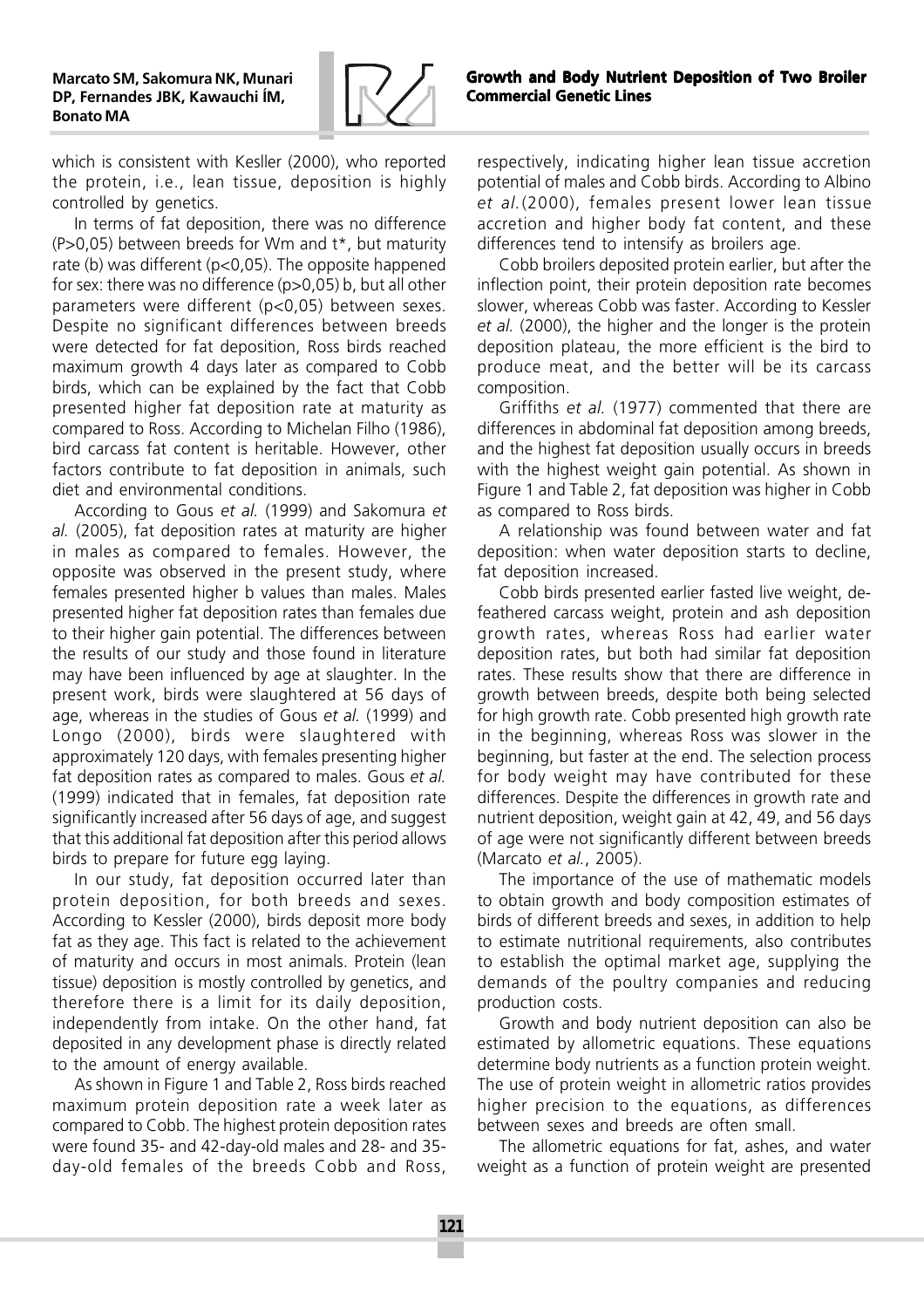

| Table 3 – Gompertz equation parameter estimations for protein and fat deposition in male and female Cobb and Ross carcasses. |              |                |             |              |                |             |              |                 |             |  |
|------------------------------------------------------------------------------------------------------------------------------|--------------|----------------|-------------|--------------|----------------|-------------|--------------|-----------------|-------------|--|
|                                                                                                                              | $Wm^1(q)$    |                |             |              | $b2$ (daily)   |             |              | $t^{*3}$ (days) |             |  |
|                                                                                                                              | <b>Males</b> | <b>Females</b> | <b>Mean</b> | <b>Males</b> | <b>Females</b> | <b>Mean</b> | <b>Males</b> | <b>Females</b>  | <b>Mean</b> |  |
| <b>Breeds</b>                                                                                                                |              |                |             |              | Proteína       |             |              |                 |             |  |
| Ross                                                                                                                         | 1308.61      | 865.69         | 1087.2a     | 0.037        | 0.044          | 0.040 b     | 44.02        | 37.88           | 40.95 a     |  |
| Cobb                                                                                                                         | 1041.95      | 666.68         | 854.3 b     | 0.047        | 0.056          | 0.051 a     | 37.19        | 31.02           | 34,10 b     |  |
| Mean                                                                                                                         | 1175,28 A    | 766,18 B       |             | 0.037        | 0.044          | 0.040 b     | 44.02        | 37,88           | 40,95 a     |  |
| Gordura                                                                                                                      |              |                |             |              |                |             |              |                 |             |  |
| Ross                                                                                                                         | 907.16       | 810.91         | 859.0       | 0.039        | 0.041          | 0.039 b     | 46.78        | 44.51           | 45.64       |  |
| Cobb                                                                                                                         | 930.73       | 780.78         | 855.7       | 0.041        | 0.043          | 0.042 a     | 46.47        | 42.99           | 44,73       |  |
| Mean                                                                                                                         | 918,95 A     | 795,85 B       |             | 0.040        | 0.041          | 46,62 A     | 43,75 B      |                 |             |  |

1- Wm (kg) = mature weight. 2- b (daily) = growth rate. 3- t\* (day) = time when growth is maximal\* Weight of the de-feathered carcass of bird fasted for 24 h..<sup>ab</sup> Means in the same column followed by different small letters are different (p<0,05) by the F test.<sup>AB</sup> Means in the same row followed by different capital letters are different  $(p<0.05)$  by the F test.

Table 4 – Estimated parameters for logarithmic linear regressions<sup>1</sup> of body component weights as a function of protein weight of male and female Ross and Cobb broilers.

| Component(q)  | Parameter <sup>2</sup> |                       | <b>Males</b>          |                       | <b>Females</b>        |  |  |  |  |
|---------------|------------------------|-----------------------|-----------------------|-----------------------|-----------------------|--|--|--|--|
|               |                        | Cobb                  | <b>Ross</b>           | Cobb                  | <b>Ross</b>           |  |  |  |  |
| Carcass (g)   |                        |                       |                       |                       |                       |  |  |  |  |
| Water         | a                      | $1,788$ <sup>a</sup>  | $1.795$ <sup>a</sup>  | $1,728$ <sup>a</sup>  | $1,848$ <sup>a</sup>  |  |  |  |  |
|               |                        | $0.925$ <sup>a</sup>  | $0,921$ <sup>a</sup>  | 0.929a                | 0.910a                |  |  |  |  |
| Ether extract | a                      | $-1,483$ <sup>a</sup> | $-1.770$ b            | $-1.767$ b            | $-1,837$ b            |  |  |  |  |
|               |                        | $1,164$ b             | .210a                 | $1.243$ <sup>a</sup>  | $1.263$ <sup>a</sup>  |  |  |  |  |
| Ashes         | a                      | $-1,167$ <sup>a</sup> | $-1,182$ <sup>a</sup> | $-0,981$ <sup>a</sup> | $-1,209$ <sup>a</sup> |  |  |  |  |
|               |                        | 0,916a                | $0,923$ <sup>a</sup>  | $0,865$ <sup>a</sup>  | 0,923a                |  |  |  |  |

1-  $a-b$  Within each component, values followed by different letters in the same row are different (P>0,05). 'Natural logarithm (Neperian).<sup>2</sup> a = regression constant;  $b =$  coefficient of the regression slope.

in Table 4. According to these equations, there were no breed or sex differences for water and ash body weight. Body fat weight was different for Cobb males as compared to Ross males and females and to Cobb females.

The results obtained in the present study demonstrate that growth curves and nutrient deposition was different between Ross and Cobb and males and females. This suggests that Cobb and Ross must apply different feeding programs to allow maximum growth. The obtained data are consistent with Neme (2006), who asserts that the knowledge of the body weight is not sufficient to determine bird requirements, and that body composition must be evaluated to improve feeding programs.

### **CONCLUSIONS**

Growth rates and body nutrient deposition were different for the studied breeds and sexes. Cobb birds presented earlier growth and protein and ash deposition, whereas Ross birds had earlier water deposition.

### **REFERENCES**

Albino LFT, Nascimento AH, Valério SR. Níveis de energia da dieta e da temperatura ambiente sobre a composição da carcaça em frangos (músculo e gordura). Anais da Conferência Apinco de Ciência e Tecnologia Avícolas; 2000; Campinas, São Paulo. Brasil: FACTA; 2000. p.62-79.

Duarte FAM. Estudo da curva de crescimento de animais da raça Nelore, através de cinco modelos estocásticos [tese]. Ribeirão Preto (SP): Faculdade de Medicina de Universidade de São Paulo; 1975.

Emmans GC. Problems in modelling the growth of poultry. World's Poultry Science Journal 1995; 51:77-89.

Fialho FB. Interpretação da curva de crescimento de Gompertz [Comunicado Técnico 237]. Concórdia: Embrapa-CNPSA; 1999.

Gompertz B. On the nature of the function expressive of the law of human mortality and on a new method of determining the value of life contingencies. Philosophical Transactions of the Royal Society of London 1825; 115:513-85.

Gous RM, Moran Jr ET, Stilborn HR, Bradford GD, Emmans GC. Evaluation of the parameters needed to describe the overall growth, the chemical growth, and the growth of feathers and breast muscles of broilers. Poultry Science 1999; 78:812-21.

Griffiths L, Leeson S, Summers JD. Studies on abdominal fat with four commercial strains of male broiler chicken. Poultry Science 1977; 57:1198-1203.

Kessler AM, Snizek PN, Brugalli I. Manipulação da quantidade de gordura na carcaça de frangos. In: Anais da Conferência Apinco de Ciência e Tecnologia Avícolas; 2000; Campinas, São Paulo.Brasil. Campinas: FACTA; p.107-133.

Longo F. Estudo do metabolismo energético e do crescimento de